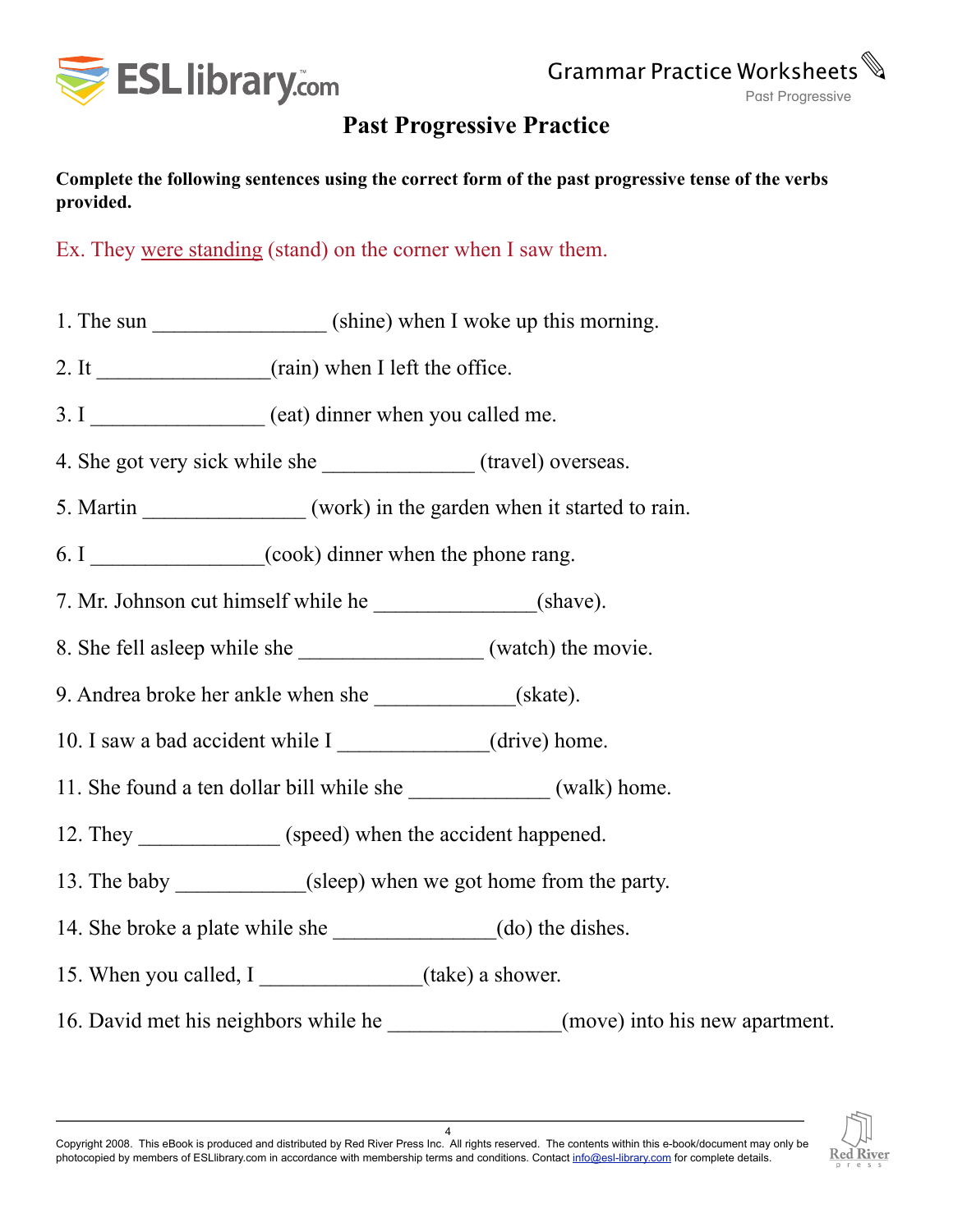

## **Past Progressive Tense VS. Simple Past Tense**

### **Directions: Read each situation below and answer the following questions. Use your imagination to answer the questions in the simple past.**

 $\mathcal{L}_\mathcal{L} = \{ \mathcal{L}_\mathcal{L} = \{ \mathcal{L}_\mathcal{L} = \{ \mathcal{L}_\mathcal{L} = \{ \mathcal{L}_\mathcal{L} = \{ \mathcal{L}_\mathcal{L} = \{ \mathcal{L}_\mathcal{L} = \{ \mathcal{L}_\mathcal{L} = \{ \mathcal{L}_\mathcal{L} = \{ \mathcal{L}_\mathcal{L} = \{ \mathcal{L}_\mathcal{L} = \{ \mathcal{L}_\mathcal{L} = \{ \mathcal{L}_\mathcal{L} = \{ \mathcal{L}_\mathcal{L} = \{ \mathcal{L}_\mathcal{$ 

 $\mathcal{L}_\mathcal{L} = \{ \mathcal{L}_\mathcal{L} = \{ \mathcal{L}_\mathcal{L} = \{ \mathcal{L}_\mathcal{L} = \{ \mathcal{L}_\mathcal{L} = \{ \mathcal{L}_\mathcal{L} = \{ \mathcal{L}_\mathcal{L} = \{ \mathcal{L}_\mathcal{L} = \{ \mathcal{L}_\mathcal{L} = \{ \mathcal{L}_\mathcal{L} = \{ \mathcal{L}_\mathcal{L} = \{ \mathcal{L}_\mathcal{L} = \{ \mathcal{L}_\mathcal{L} = \{ \mathcal{L}_\mathcal{L} = \{ \mathcal{L}_\mathcal{$ 

 $\mathcal{L}_\mathcal{L} = \mathcal{L}_\mathcal{L} = \mathcal{L}_\mathcal{L} = \mathcal{L}_\mathcal{L} = \mathcal{L}_\mathcal{L} = \mathcal{L}_\mathcal{L} = \mathcal{L}_\mathcal{L} = \mathcal{L}_\mathcal{L} = \mathcal{L}_\mathcal{L} = \mathcal{L}_\mathcal{L} = \mathcal{L}_\mathcal{L} = \mathcal{L}_\mathcal{L} = \mathcal{L}_\mathcal{L} = \mathcal{L}_\mathcal{L} = \mathcal{L}_\mathcal{L} = \mathcal{L}_\mathcal{L} = \mathcal{L}_\mathcal{L}$ 

 $\mathcal{L}_\mathcal{L} = \{ \mathcal{L}_\mathcal{L} = \{ \mathcal{L}_\mathcal{L} = \{ \mathcal{L}_\mathcal{L} = \{ \mathcal{L}_\mathcal{L} = \{ \mathcal{L}_\mathcal{L} = \{ \mathcal{L}_\mathcal{L} = \{ \mathcal{L}_\mathcal{L} = \{ \mathcal{L}_\mathcal{L} = \{ \mathcal{L}_\mathcal{L} = \{ \mathcal{L}_\mathcal{L} = \{ \mathcal{L}_\mathcal{L} = \{ \mathcal{L}_\mathcal{L} = \{ \mathcal{L}_\mathcal{L} = \{ \mathcal{L}_\mathcal{$ 

 $\mathcal{L}_\mathcal{L} = \mathcal{L}_\mathcal{L} = \mathcal{L}_\mathcal{L} = \mathcal{L}_\mathcal{L} = \mathcal{L}_\mathcal{L} = \mathcal{L}_\mathcal{L} = \mathcal{L}_\mathcal{L} = \mathcal{L}_\mathcal{L} = \mathcal{L}_\mathcal{L} = \mathcal{L}_\mathcal{L} = \mathcal{L}_\mathcal{L} = \mathcal{L}_\mathcal{L} = \mathcal{L}_\mathcal{L} = \mathcal{L}_\mathcal{L} = \mathcal{L}_\mathcal{L} = \mathcal{L}_\mathcal{L} = \mathcal{L}_\mathcal{L}$ 

 $\mathcal{L}_\mathcal{L} = \{ \mathcal{L}_\mathcal{L} = \{ \mathcal{L}_\mathcal{L} = \{ \mathcal{L}_\mathcal{L} = \{ \mathcal{L}_\mathcal{L} = \{ \mathcal{L}_\mathcal{L} = \{ \mathcal{L}_\mathcal{L} = \{ \mathcal{L}_\mathcal{L} = \{ \mathcal{L}_\mathcal{L} = \{ \mathcal{L}_\mathcal{L} = \{ \mathcal{L}_\mathcal{L} = \{ \mathcal{L}_\mathcal{L} = \{ \mathcal{L}_\mathcal{L} = \{ \mathcal{L}_\mathcal{L} = \{ \mathcal{L}_\mathcal{$ 

 $\mathcal{L}_\mathcal{L} = \{ \mathcal{L}_\mathcal{L} = \{ \mathcal{L}_\mathcal{L} = \{ \mathcal{L}_\mathcal{L} = \{ \mathcal{L}_\mathcal{L} = \{ \mathcal{L}_\mathcal{L} = \{ \mathcal{L}_\mathcal{L} = \{ \mathcal{L}_\mathcal{L} = \{ \mathcal{L}_\mathcal{L} = \{ \mathcal{L}_\mathcal{L} = \{ \mathcal{L}_\mathcal{L} = \{ \mathcal{L}_\mathcal{L} = \{ \mathcal{L}_\mathcal{L} = \{ \mathcal{L}_\mathcal{L} = \{ \mathcal{L}_\mathcal{$ 

 $\mathcal{L}_\mathcal{L} = \mathcal{L}_\mathcal{L} = \mathcal{L}_\mathcal{L} = \mathcal{L}_\mathcal{L} = \mathcal{L}_\mathcal{L} = \mathcal{L}_\mathcal{L} = \mathcal{L}_\mathcal{L} = \mathcal{L}_\mathcal{L} = \mathcal{L}_\mathcal{L} = \mathcal{L}_\mathcal{L} = \mathcal{L}_\mathcal{L} = \mathcal{L}_\mathcal{L} = \mathcal{L}_\mathcal{L} = \mathcal{L}_\mathcal{L} = \mathcal{L}_\mathcal{L} = \mathcal{L}_\mathcal{L} = \mathcal{L}_\mathcal{L}$ 

 $\mathcal{L}_\mathcal{L} = \{ \mathcal{L}_\mathcal{L} = \{ \mathcal{L}_\mathcal{L} = \{ \mathcal{L}_\mathcal{L} = \{ \mathcal{L}_\mathcal{L} = \{ \mathcal{L}_\mathcal{L} = \{ \mathcal{L}_\mathcal{L} = \{ \mathcal{L}_\mathcal{L} = \{ \mathcal{L}_\mathcal{L} = \{ \mathcal{L}_\mathcal{L} = \{ \mathcal{L}_\mathcal{L} = \{ \mathcal{L}_\mathcal{L} = \{ \mathcal{L}_\mathcal{L} = \{ \mathcal{L}_\mathcal{L} = \{ \mathcal{L}_\mathcal{$ 

 $\mathcal{L}_\mathcal{L} = \{ \mathcal{L}_\mathcal{L} = \{ \mathcal{L}_\mathcal{L} = \{ \mathcal{L}_\mathcal{L} = \{ \mathcal{L}_\mathcal{L} = \{ \mathcal{L}_\mathcal{L} = \{ \mathcal{L}_\mathcal{L} = \{ \mathcal{L}_\mathcal{L} = \{ \mathcal{L}_\mathcal{L} = \{ \mathcal{L}_\mathcal{L} = \{ \mathcal{L}_\mathcal{L} = \{ \mathcal{L}_\mathcal{L} = \{ \mathcal{L}_\mathcal{L} = \{ \mathcal{L}_\mathcal{L} = \{ \mathcal{L}_\mathcal{$ 

Ex. Dan was walking to work when it started to rain. What was Dan doing when it started to rain? He was walking to work. What did Dan do when it started to rain? He opened his umbrella and ran to the bus stop.

#### **1. Maryann was writing a letter to her boyfriend when the electricity went out.**

What was Maryann doing when the lights went out?

What did Maryann do when the lights went out?

#### **2. Brenda was cooking dinner when she saw a mouse on the kitchen floor.**

What was Brenda doing when she saw the mouse?

What did Brenda do when she saw the mouse?

**3. Last week Andrew was having coffee with his beautiful new secretary when his wife came into the café.** What was Andrew doing when his wife came into the café?

What did Andrew do when his wife came into the café?

#### **4. Kevin was painting the house when he fell off the ladder.**

What was Kevin doing when he fell off the ladder?

What did Kevin do when he fell off the ladder?

#### **5. I was walking to work when I saw the car accident.**

What were you doing when you saw the accident?

What did you do when you saw the accident?



Copyright 2008. This eBook is produced and distributed by Red River Press Inc. All rights reserved. The contents within this e-book/document may only be photocopied by members of ESLlibrary.com in accordance with membership terms and conditions. Contact [info@esl-library.com](mailto:info@esl-images.com) for complete details.